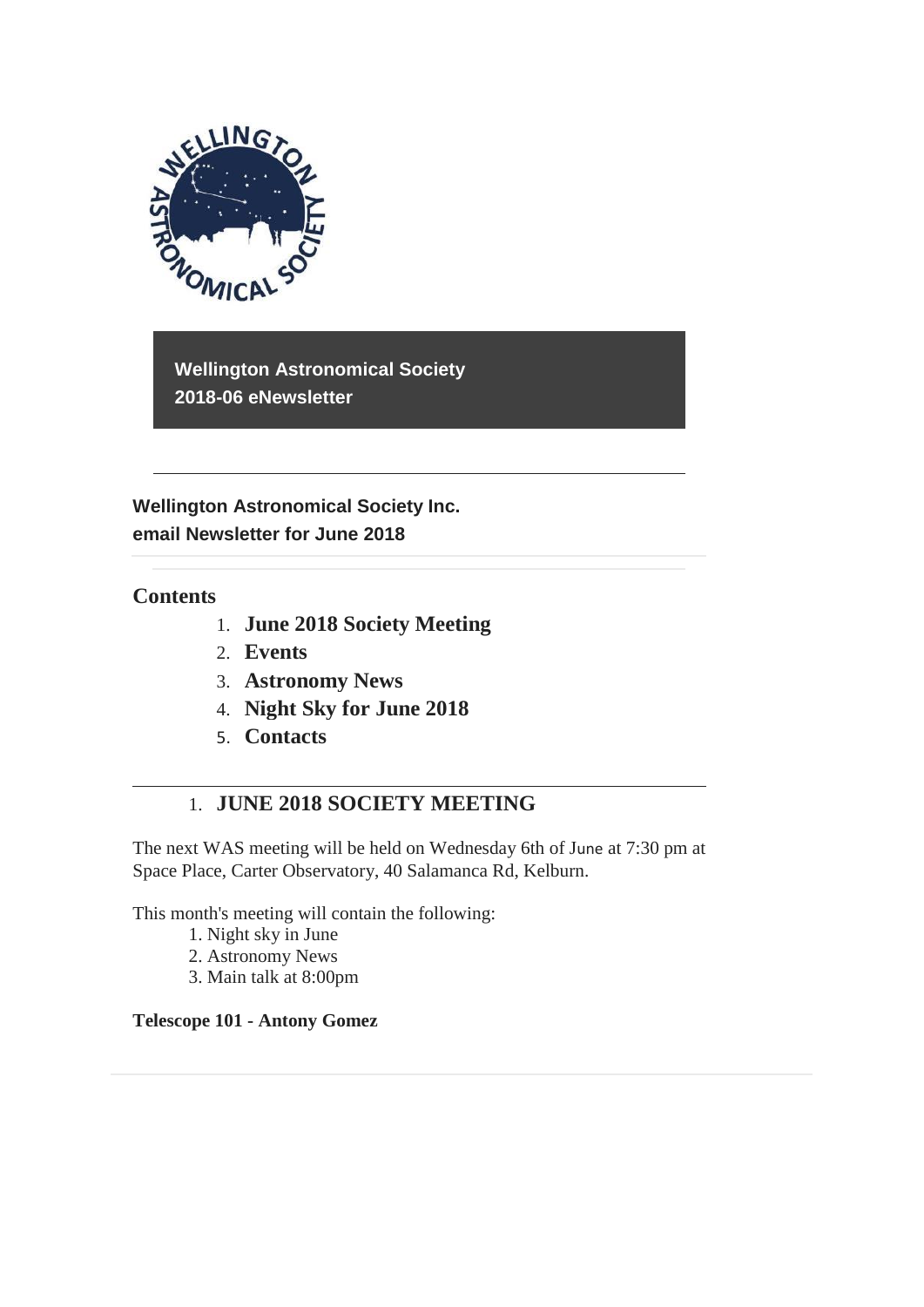

Want a telescope but don't know what to get or have no idea how to use it? This introductory session will give you the tools and knowledge to get started! We will be looking at different telescopes (reflective and refractive), types of lenses, how telescopes differ and what objects in the sky are best to look at. There will be telescopes on show if you want have a look at the different types. You are welcome to bring your own telescope along if you are having difficulty in using it.

Antony is the current President of the Wellington Astronomical Society. As a child he looked up at the stars but it wasn't till 2000 that he had his first look through a telescope. Now he is passionate about promoting Astronomy through public outreach and education, showing others the wonders of the night sky. He has a keen interest in the physical sciences, especially in quantum physics and cosmology, which looks at the birth of the Universe and its ultimate fate. As a past scientist working in climate change, he has spent a short time in Antarctica, visited the Keck and other big telescopes on the top of Mauna Kea, Hawaii.

## 2. **EVENTS**

**WAS Astrophotography group / Dark Sky Observing** - Saturday 16th June, 7:00 pm, Brooklyn Hill Turbine.

We have access to this site for both astrophotography and dark sky observing. Please be at the gates by 7:00pm. The gates will be opened for cars to drive in and closed again at 7:15pm. There won't be anyone there to let you in if you are late. Any updates will be posted on the WAS Astrophotography Group Facebook page closer to the time. For further details or cancellations contact Chris 021 890 222, Paul 021 251 1559 or Antony 021 253 4979.

**Astronomy Night: Pūrakau - The truth behind our Myths & Legends, Tātai Arorangi** - Friday 22nd June, 6:00 pm, Lower Hutt War Memorial Library.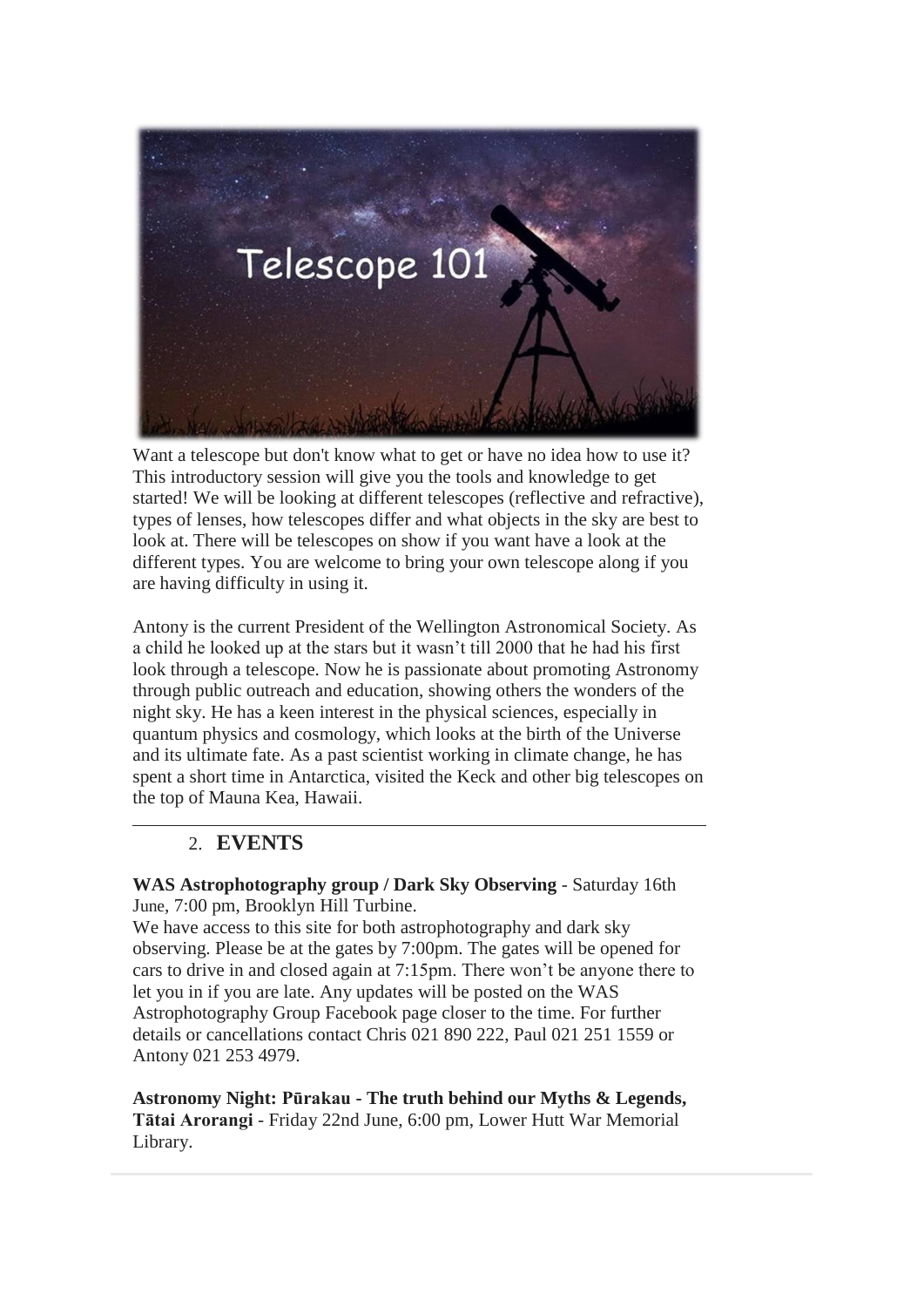Toa Waaka will discuss the personal relationship to our universe and how Māori relate to the creation story informed by precolonial observation and perceptions.

**WAS Observing Evening** - Saturday 23rd June, 7:00 pm, Tawa College. See many wonderful objects, star clusters, galaxies, dying stars and nebulae. We will be focusing on the area around the Southern Cross and Milky Way which lies high across the night sky. The planets Jupiter, Saturn and Mars are also visible.

Come and learn how to star-hop through the night sky to find many of the various astronomical objects using the Society's Dobsonian telescopes. Chris is often there on Friday evenings too so feel free to come along though it would be best to give him a ring on 021 890 222 to check on conditions.

**Matariki Dawn Viewing** – Saturday  $30<sup>th</sup>$  June,  $5:00 - 7:00$  am, Te Tangi Te Keo – Mount Victoria Summit

Enjoy a special opportunity to view the rise of Matariki from Tangi te Keo / Mount Victoria summit. The Māori New year was traditionally signalled with the sighting of Matariki in the early morning eastern horizon.WAS will have telescopes up on the viewing platform for this special early morning viewing of Matariki.

### 3. **ASTRONOMY NEWS**

**Space & Science Festival**



It was successful evening at the Space & Science Festival with over a thousand people there. It was great to have 10 WAS members helping out which meant there was time to talk to people and have breaks. We had queues behind each of the 4 telescopes with a fifth telescope live-streaming to a screen. People were amazed to see the craters on the Moon, Jupiter  $\&$  its moons, and Saturn & its rings through the telescopes. The live-streaming and Stellarium were a hit with the kids. There were lots of other events taking place which included presentations from Dr Yvonne Cagle (NASA), Dr Jen Blank (NASA), Emily Melhuish (RocketLab) and Dr Catherine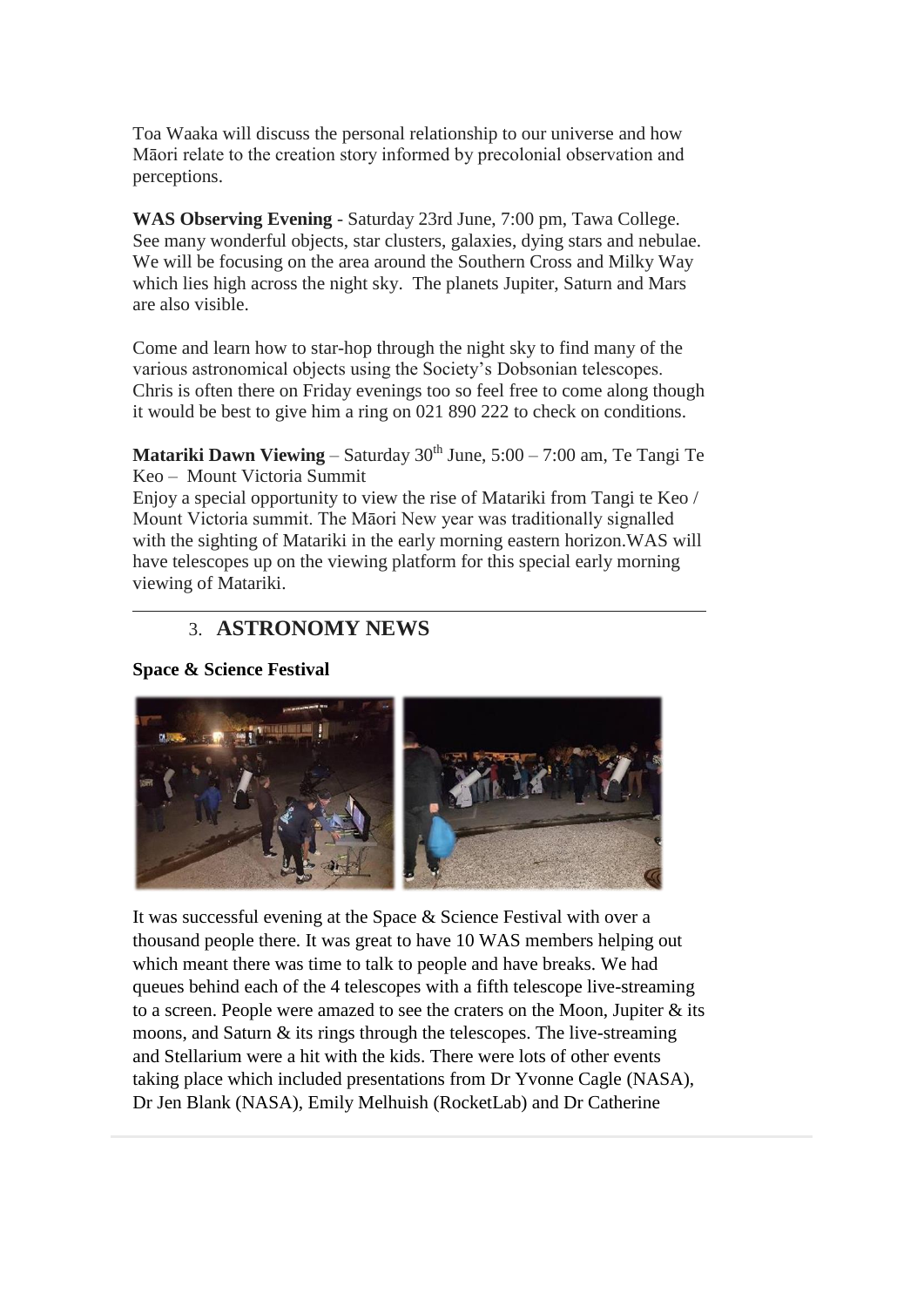Whitby (MacDiarmid Institute). Unfortunately, it was pretty full on most of the time that we didn't have to partake in the other events or presentations.



There were probably at twice more people at the Day event where WAS had 3 H-alpha solar telescopes and another white filter telescope pointed to the Sun with 2 ordinary telescopes pointed at a water reservoir and a communication tower up on the hills. There were patches of cloud coming through but most people got to see the Sun through one of the solar scopes. Again people were amazed at being able to look at the Sun through a telescope. The NASA and RocketLab people were there again giving presentations while we had exploding nitrogen volcanoes nearby us and rocket launches down on the main field.

Thanks to the Space & Science Festival organisers for doing such a fantastic job at promoting science to the children and public. We are grateful to the Wellington Museum Trust and Tawa College for letting us borrow their solar scopes. A big thanks to the WAS members who came along and helped out with our events! We look forward to being involved again next year.

### **RASNZ Conference 2018**

The Conference took place on the 4-6<sup>th</sup> May at the Arts Centre, Christchurch which was the site of the original University of Canterbury, quite a spectacular venue close to the city centre. It was also where Ernest Rutherford studied and we were able to visit Rutherord's Den. There was an excellent range of [presentations](http://www.rasnz.org.nz/index.php/groupsnews-events/events/32-conference/444-conf-next) which included Dr Katie Mack from North Carolina State University and the Fellows' Lecture for 2018 was delivered by Steve Butler. A number of SWAPA students also gave short presentations on their interests in astronomy. It was a fantastic way to spend a weekend, to hear about so many varied areas of interest and research taking place in astronomy. The next RASNZ Conference will be in New Plymouth in May 2019.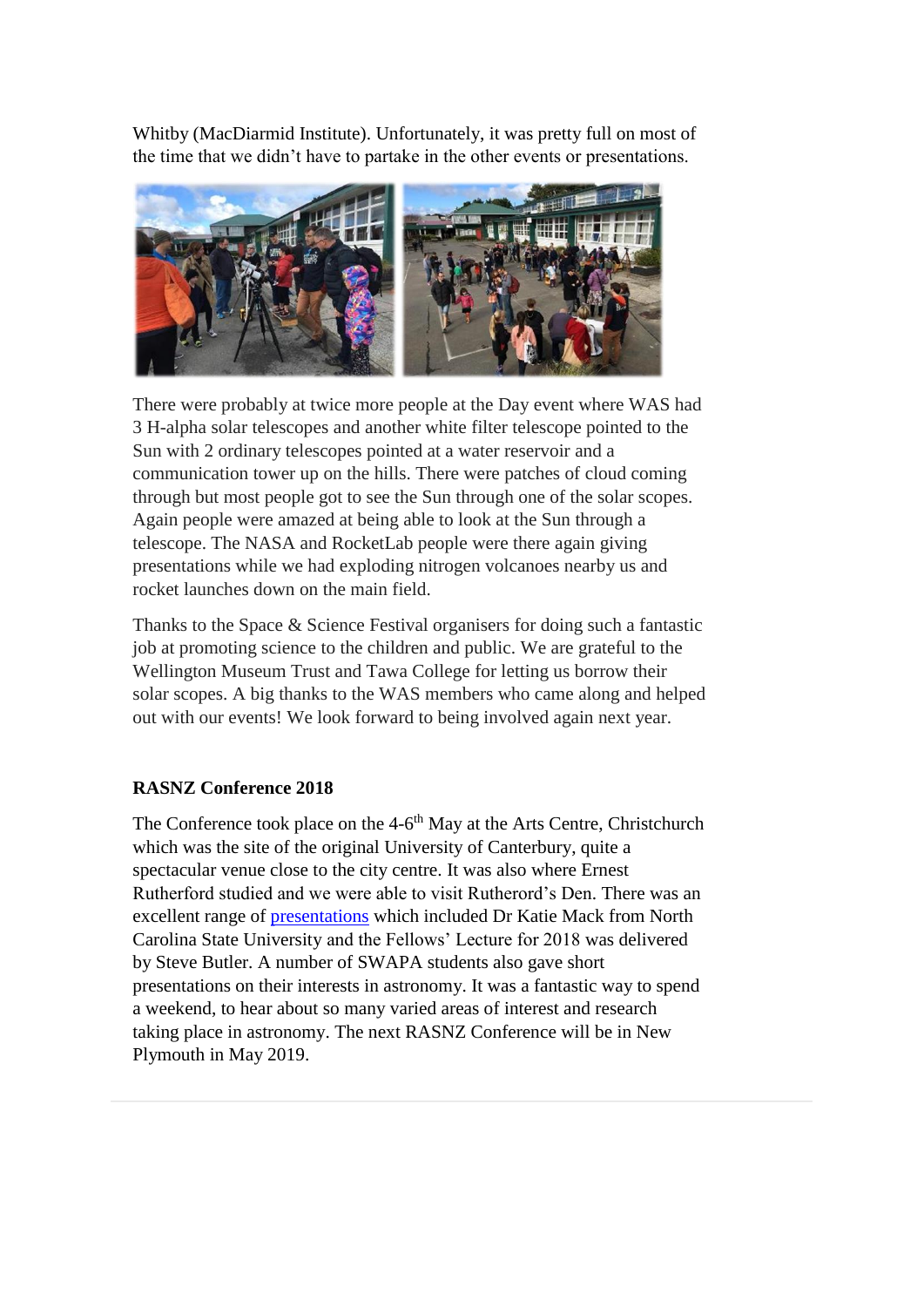

The Great Hall at the Arts Centre where the Conference took place.



The Wellington contingent which included WAS members and students from the NZ Students' Space Association based at Victoria University.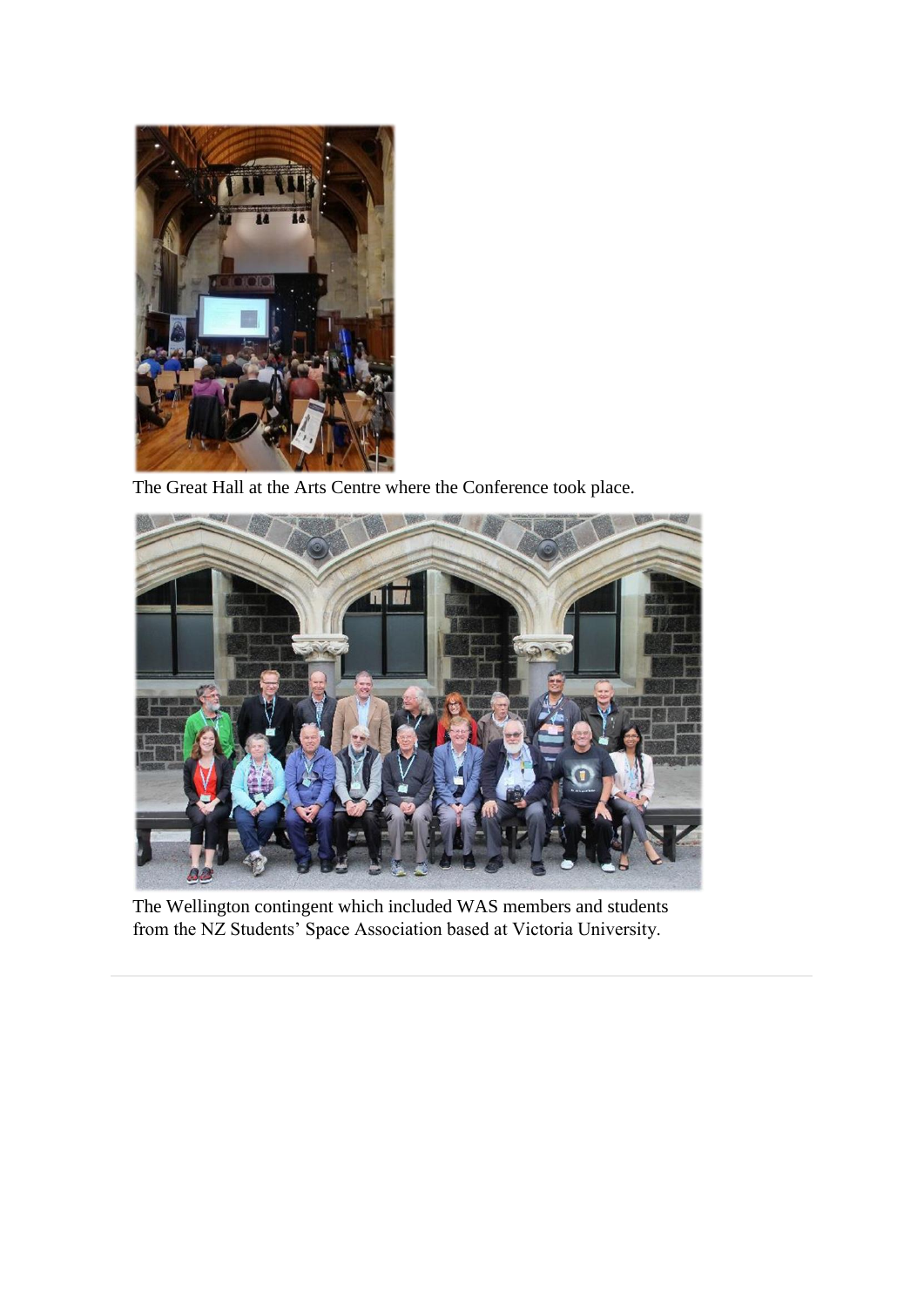

The participants at the 2018 Conference.

[Top Scientists Have Answered The Weirdest Space Questions, And It's Epic](https://www.sciencealert.com/cornell-university-ask-an-astronomer-five-favourite-answers-space-universe-white-holes-stars-gravity)  - [Ever heard of white holes?](https://www.sciencealert.com/cornell-university-ask-an-astronomer-five-favourite-answers-space-universe-white-holes-stars-gravity)



The Universe is big, and strange, and there's a lot of stuff out there that works in mysterious ways. Astronomers spend their time trying to understand these workings so they can figure out the Big Questions: Who we are. If we're alone. Where the Universe came from. Where it's going. One of our favourite resources on the web for finding answers to all your burning questions about space is run by Cornell University. It's called [Ask](http://curious.astro.cornell.edu/)  [an Astronomer,](http://curious.astro.cornell.edu/) and it has a database of questions sent in by curious readers, all answered by volunteer Cornell scientists.

[Weird Space Rock Provides More Evidence for Mysterious 'Planet Nine'](https://www.space.com/40642-space-rock-generates-planet-nine-excitement.html)



The solar system just got a bit stranger. As astronomers continue their ongoing quest to find the elusive Planet Nine, a team found a space rock that lends credence to the idea that a huge super-Earth planet really exists in the outer reaches of our solar system. The newfound asteroid, called 2015 BP519, adds to a growing body of evidence about little worlds in the solar system being perturbed by something big. Astronomers detailed its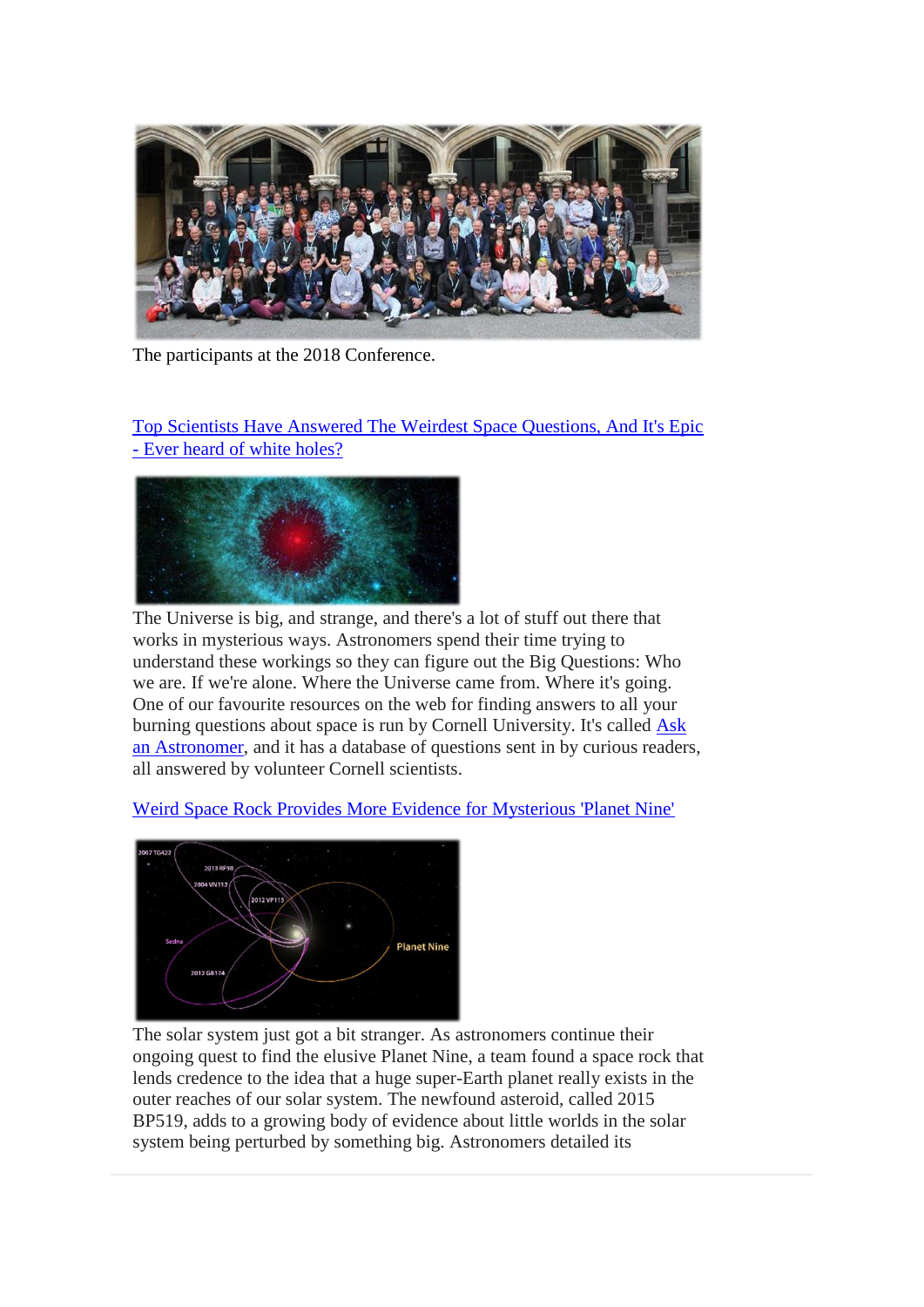discovery and description in a new paper, adding that the bizarre angle of its orbit gives more weight to the idea that a big planet is out there somewhere — tugging on the asteroid's path around the sun.

[SOFIA to Study Southern Skies in New Zealand](https://www.nasa.gov/feature/sofia-to-study-southern-skies-in-new-zealand)



NASA's Stratospheric Observatory for Infrared Astronomy, SOFIA, is heading to Christchurch, New Zealand, to study celestial objects best viewed from the Southern Hemisphere. Observations will include targets that are too low to observe or not visible at all from the Northern Hemisphere including our neighboring galaxy the Large Magellanic Cloud, the center of our own Milky Way galaxy, and Saturn's moon Titan.

# 4. **NIGHT SKY FOR JUNE 2018**

The [Night Sky for June](https://drive.google.com/open?id=1Wep3xiXeNUVOqhXU6KJG8cUNBxpCIiyn) 2018 courtesy of the University of Canterbury.

## 5. **CONTACTS**

The following members were elected to Council at the Nov 2017 AGM

President: Antony Gomez [\(president@was.org.nz\)](mailto:president@was.org.nz) - 021 253 4979 Vice President: Duncan Hall [\(vice-president@was.org.nz\)](mailto:vice-president@was.org.nz) Secretary: Becky Bateman [\(secretary@was.org.nz\)](mailto:secretary@was.org.nz) Treasurer: John Homes Membership Secretary: Janine Bidmead [\(membership@was.org.nz\)](mailto:membership@was.org.nz) Website: Peter Woods [\(webmaster@was.org.nz\)](mailto:webmaster@was.org.nz) Telescope custodian: Chris Monigatti

Council: Andrew Fuller, Chris Monigatti, Frank Andrews, Janine Bidmead, Murray Forbes, Peter Woods, Roland Idaczyk

Postal Address: Wellington Astronomical Society, PO Box 3181, Wellington 6140, New Zealand

Website: [www.was.org.nz](http://www.was.org.nz/) Facebook page: [Wellington Astronomical Society.](http://www.facebook.com/WellingtonAstronomicalSociety/)